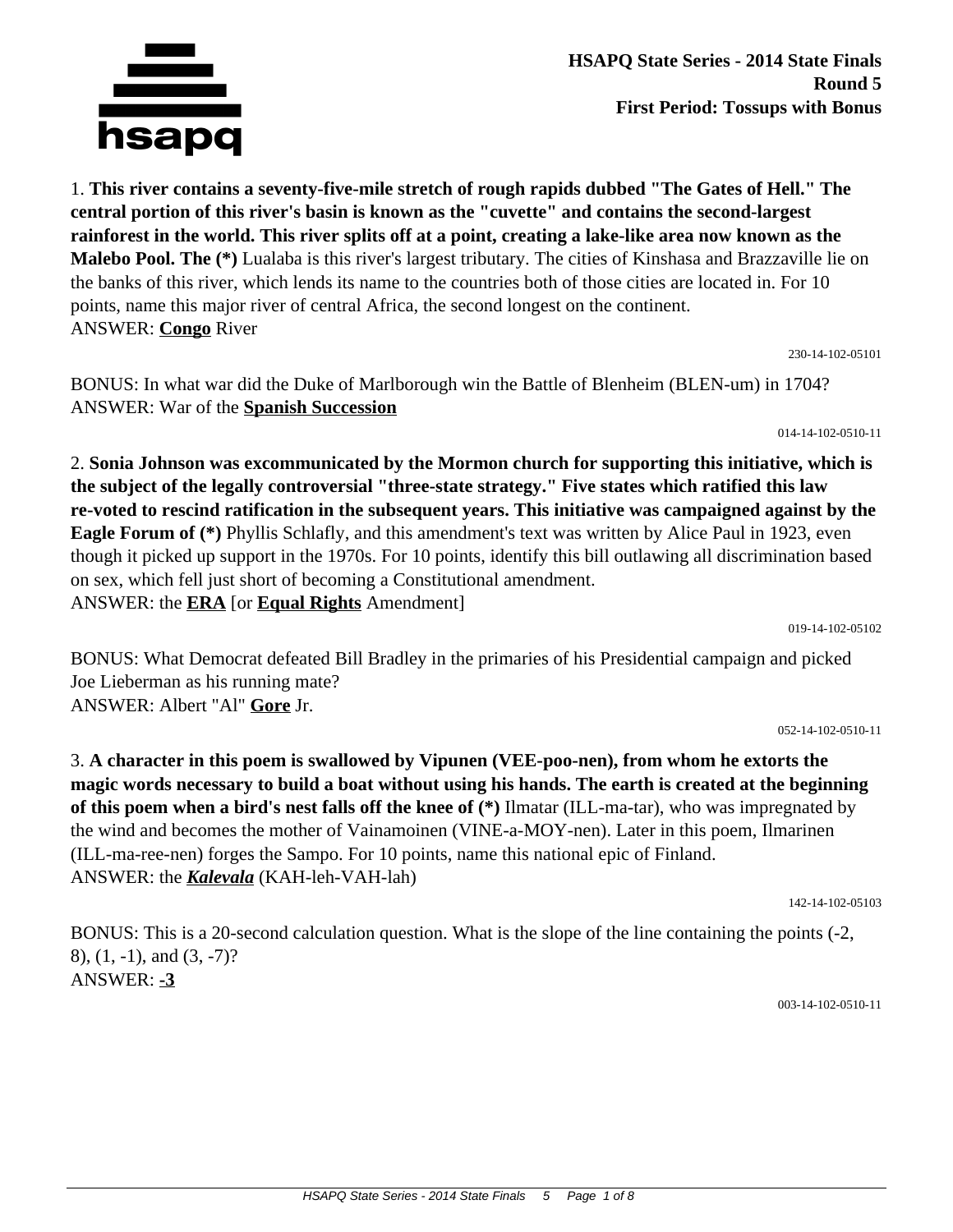4. **This artist painted** *San Giorgio Maggiore* **(MUH-jor-ay)** *at Dusk* **during his 1908 trip to Venice. Louis Leroy mocked this artist's painting of a boat completely in black rowing toward the shore, illuminated by a very bright orange sun. In two series, he painted the Houses of Parliament and the (\*)** Rouen (WOO-ahn) Cathedral at different times of day. This artist painted *The Japanese Bridge* near his home in Giverny (JIV-air-nee). His popular subjects included poplars and haystacks. For 10 points, name this painter of *Impression, Sunrise* and many depictions of water-lilies. ANSWER: Claude **Monet**

BONUS: What kind of blackbody radiation, named for a British physicist, is produced by black holes? ANSWER: **Hawking** radiation

5. **This politician has children with the author of a book criticizing Japanese cartoons called** *The Channel-Surfing Kids Are Fed-Up.* **This man was romantically involved with a journalist named Valerie Trierweiler (tree-EH-vee-LOR). The magazine** *Closer* **claimed in January 2014 that he was having an affair with actress Julie (\*)** Gayet (GUY-yay). This man, a former partner of fellow politician Segolene Royal, was nominated for the presidency after Dominique Strauss-Kahn's arrest. This Socialist Party leader defeated Nicolas Sarkozy in May 2012. For 10 points, name this president of France. ANSWER: Francois **Hollande**

BONUS: Stamp Paid takes a character across the Ohio River after she escapes from the Sweet Home plantation in what novel about Sethe (SETH-uh)? ANSWER: *Beloved*

6. **The MV Transpacific was responsible for transferring this substance to the Johnson Atoll as part of Operation Pacer IVY. A class-action lawsuit concerning this substance was spearheaded by Hy Mayerson and Victor Yannacone on behalf of Charles E. Hartz. This substance, which was used extensively during Operation Ranch Hand, consisted of equal parts of (\*)** 2,4,5-T and 2,4-D and got its name from the stripes on the barrels containing it. For 10 points, name this dangerous herbicide that was sprayed during the Vietnam War. ANSWER: **Agent Orange**

BONUS: What process that takes place at convergent tectonic plate boundaries occurs when one plate slides under another? ANSWER: **subduction**

7. **Peter Cooper created this product, but he and Pearle B. Wait failed to popularize it before Orator Woodward succeeded. A 1993 test at Saint Jerome Hospital in Batavia confirmed the claim of Adrian Upton that an EEG on this substance could display the same brain waves as a human. Cecil B. DeMille used this product in** *The Ten Commandments* **to depict the parted (\*)** waters of the Red Sea. This official state snack of Utah was once available in celery flavor, but its original four flavors were lemon, orange, strawberry, and raspberry. For 10 points, name this Kraft-brand gelatin. ANSWER: **Jell-O** [prompt on **gelatin** until it is read]

023-14-102-05107

023-14-102-0510-11

052-14-102-05105

014-14-102-0510-11

190-14-102-05104

048-14-102-05106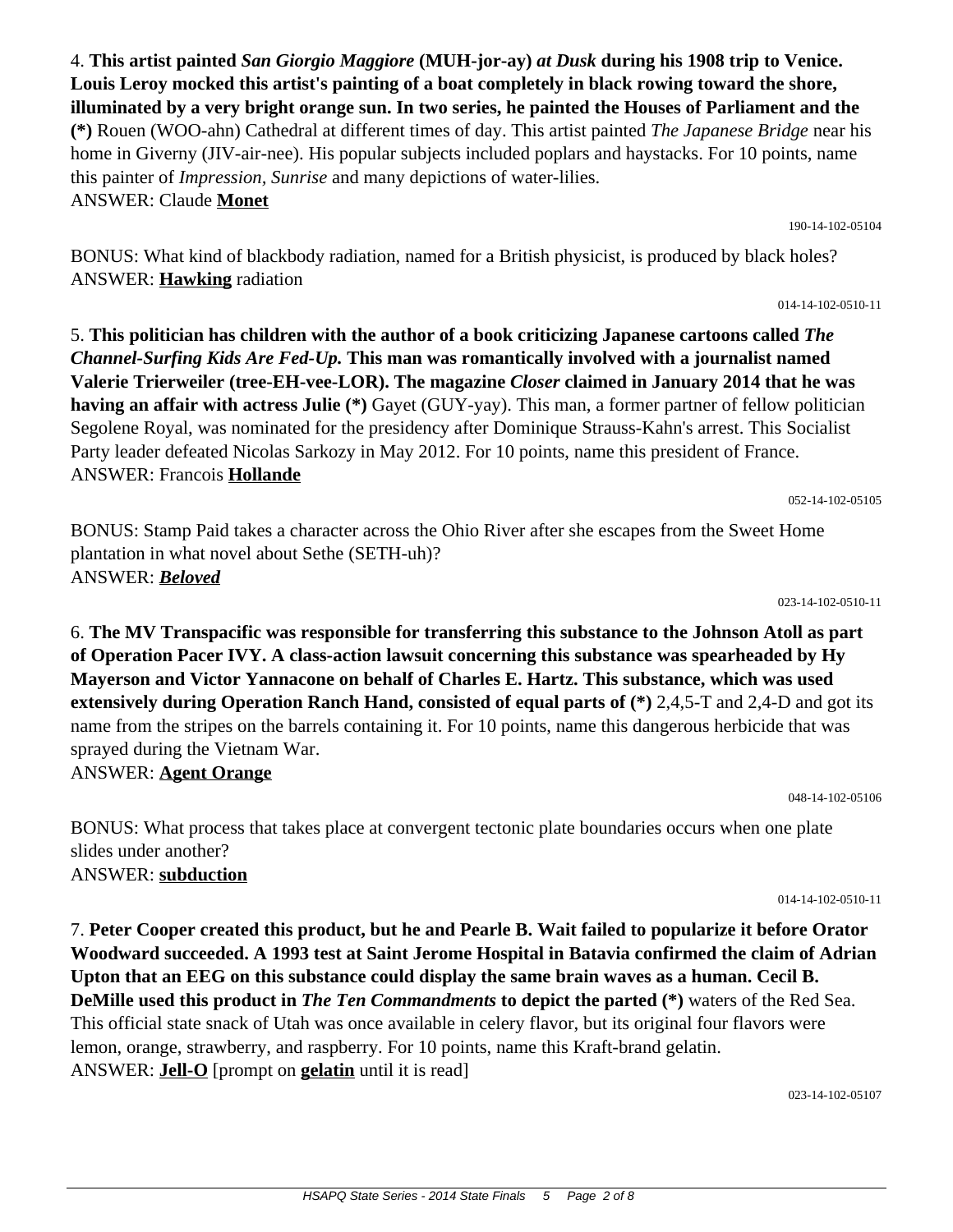BONUS: What baseball player controversially broke Hank Aaron's home run record in 2007 after being linked to steroid use? ANSWER: Barry Lamar **Bonds**

023-14-102-0510-11

8. **The skin of organisms in this phylum is embedded with small calcareous (CAL-suh-riss) ossicles. The mouth of a group of organisms in this phylum was described by Aristotle and is known as his namesake "lantern". A madreporite (MAD-rep-ore-ite) allows fluid into a structure characteristic to this phylum, which then runs through the (\*)** stone canal. Connected tube feet make up this phylum's water vascular system, enabling members to move across the ocean floor. For 10 points, identify this phylum of "spiny-skinned" marine animals such as starfish and sea urchins. ANSWER: **echinoderm**ata [or **echinoderms**]

233-14-102-05108

BONUS: BCS theory attempts to explain what phenomenon in which a material's electrical resistance drops to zero?

ANSWER: **superconductivity**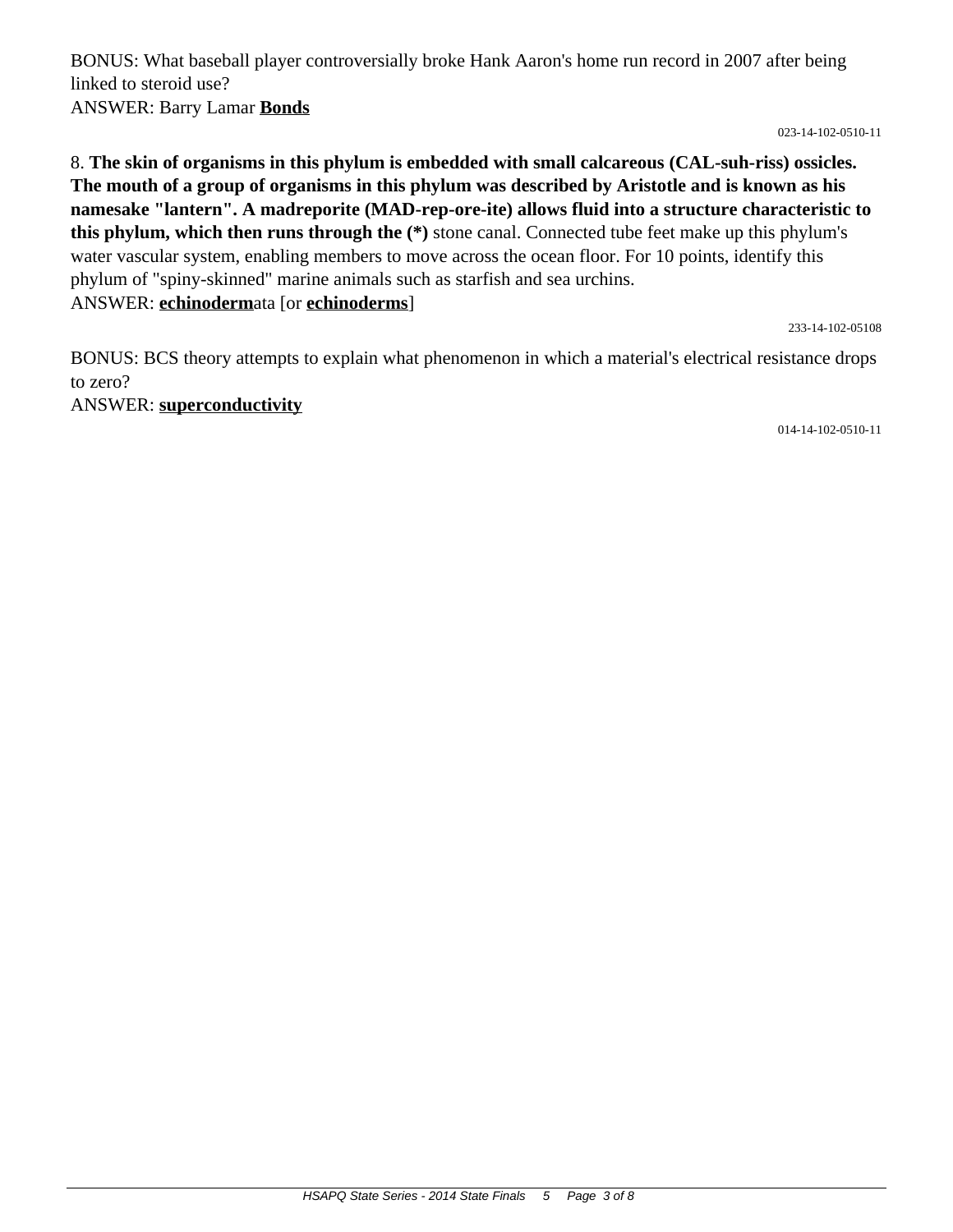**Second Period: Directed Round**

014-14-102-0510-12

014-14-102-0510-12

003-14-102-0510-12

015-14-102-0510-12

015-14-102-0510-12

023-14-102-0510-12

## **SET A:**

1. BONUS: What English poet wrote the sonnets "Composed Upon Westminster Bridge" and "The World Is Too Much With Us?" ANSWER: William **Wordsworth**

2. BONUS: What ancient Greek tragedian wrote *Oedipus at Colonus* and *Oedipus Rex*? ANSWER: **Sophocles**

3. BONUS: What sorceress who lived on the island of Aeaea (EYE-ee-uh) turned Odysseus's men into pigs? ANSWER: **Circe**

4. BONUS: This is a 20-second calculation question. How many different ways can I make a hop, a skip, and a jump if I can make 3 different hops, 4 different skips, and 10 different jumps? ANSWER: **120** ways

**SET B:** 1. BONUS: What large lake in Siberia is the Earth's oldest freshwater lake and its deepest continental lake?

2. BONUS: What American composed *Lincoln Portrait* and *Appalachian Spring?* ANSWER: Aaron **Copland**

3. BONUS: What TNT basketball commentator and likely Hall of Fame center was the first overall pick out of LSU by the Orlando Magic in the 1992 NBA draft? ANSWER: Shaquille Rashaun **O'Neal** [or **Shaq**]

4. BONUS: This is a 30-second calculation question. If cosine of x equals three over the square root of ten, and sine of x equals one over the square root of ten, what is the cosine of quantity four times x? ANSWER: **0.28** [or **7/25**]

003-14-102-0510-12



ANSWER: Lake **Baikal**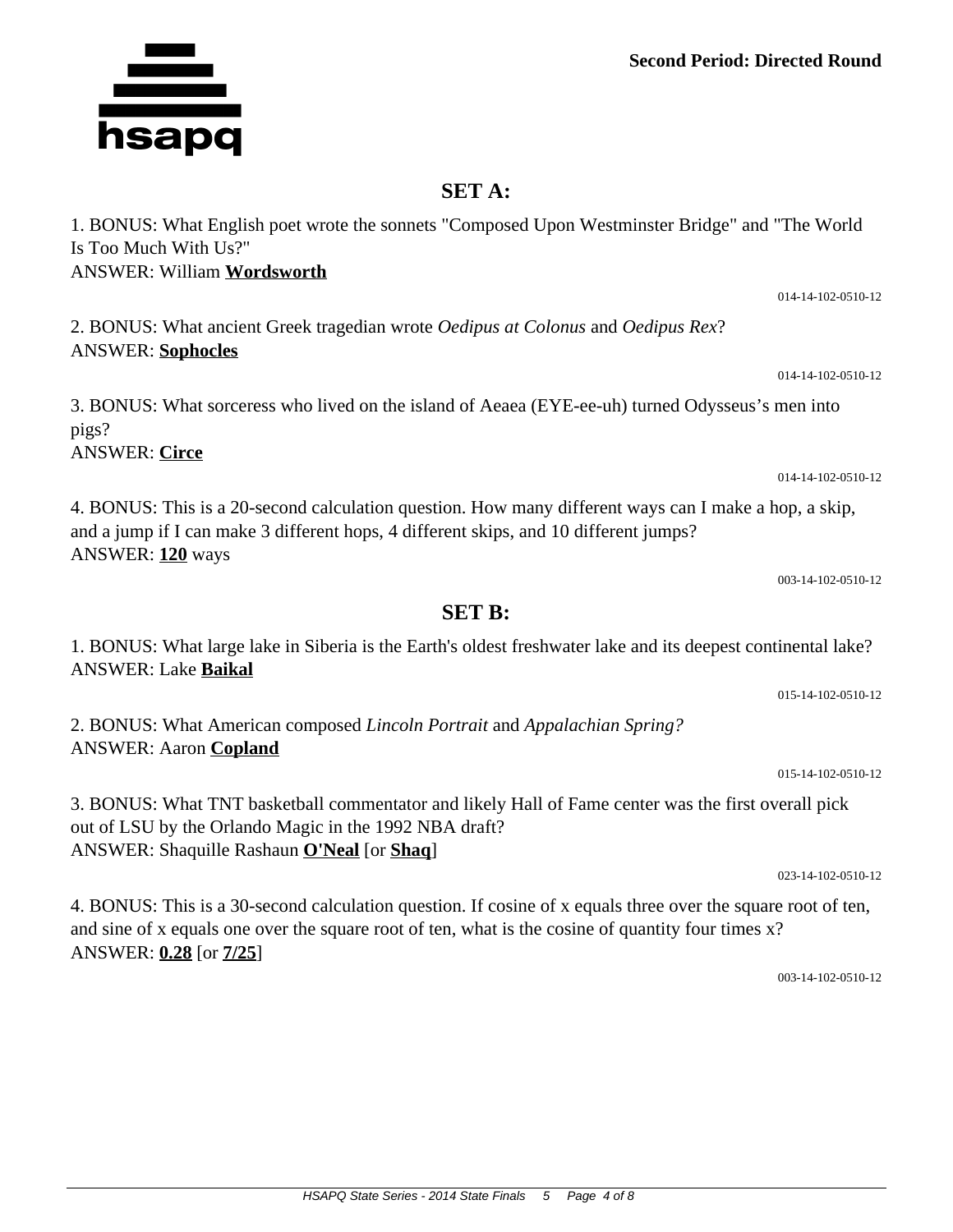9. **This event inspired Leo Ryan to spend a week as a substitute teacher. Former CIA director John McCone chaired a namesake commission after this event. This event, which occurred after the passage of Proposition 14, was instigated by Lee Minikus pulling over a car containing Donald and Marquette Frye. Police Chief William Parker compared its participants to (\*)** "monkeys in the zoo" and called in the National Guard. The city where this event took place was later hit by the similar Rodney King Riots. For 10 points, name this 1965 riot in Los Angeles. ANSWER: **Watts** riot [do not accept or prompt on "Los Angeles riots"]

BONUS: In what 1954 Alfred Hitchcock film does a wheelchair bound Jimmy Stewart witness a murder through binoculars? ANSWER: *Rear Window*

10. **Linolenic (LIE-no-leen-ik) acid from this organelle is used to make jasmonic acid, and the Tic and Toc translocons help transport molecules into this organelle. This organelle contains the strongest known biological reducing and oxidizing agents in P700 and P680, respectively. This organelle likely originated as cyanobacteria which formed an (\*)** endosymbiotic

(END-oh-sim-bee-AH-tik) relationship with a eukaryote. It contains sacks called thylakoids which are surrounded by the stroma, where the Calvin cycle occurs. For 10 points, name this chlorophyll-containing organelle found in plants.

ANSWER: **chloroplast**s [prompt on **plastid**s]

BONUS: What law states that an induced current will create a magnetic field opposed to the intial change in magnetic flux? ANSWER: **Lenz**'s law

014-14-102-0510-11

237-14-102-05110

11. **In a novel written in this language, the dog Karenin dies of cancer while Tomas cheats on Sabina with Tereza. That novel written in this language is** *The Unbearable Lightness of Being.* **A play written in this language describes Hugo Pludek's rise to the head of the Liquidation Office. That play in this language was written by a prominent (\*)** politician and is titled *The Garden Party.* For 10 points, name this language used by Vaclav Havel and Milan Kundera, who set many of their writings in Prague. ANSWER: **Czech** language [or **Bohemian**]

233-14-102-05111

BONUS: The Hershey-Chase experiment showed that DNA is injected into hosts by what viruses that infect bacteria? ANSWER: bacterio**phage**s [prompt on **virus**]

048-14-102-0510-11



048-14-102-05109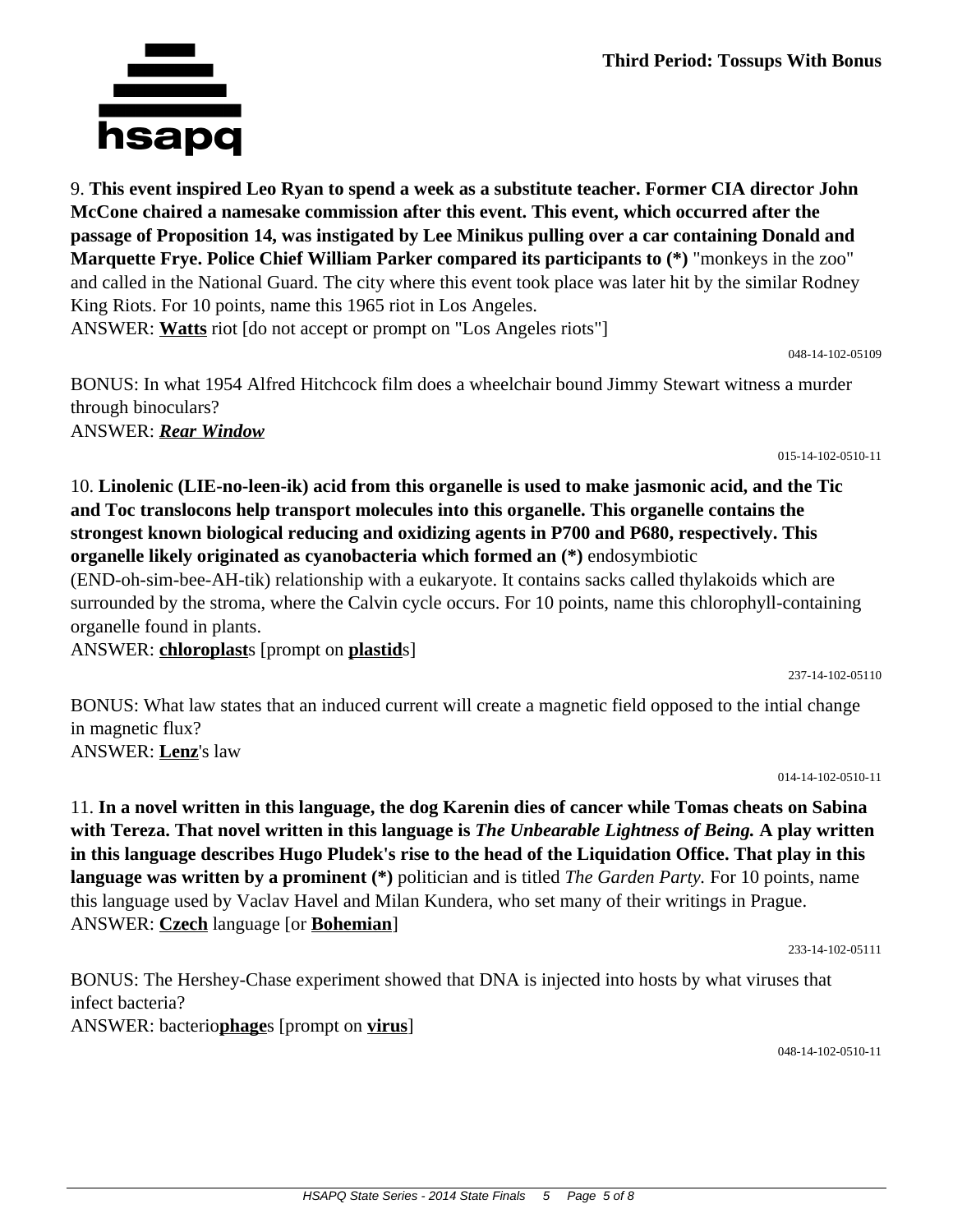12. **This question was first proposed in Joseph Hart's text** *The Romance of Yachting.* **J. Thomas Looney proposed the "Oxfordian theory," which claimed that this question's answer was Edward de Vere, while others believe the answer is "multiple people." Several scholars have proposed that the answer to it is (\*)** "Francis Bacon" or "Christopher Marlowe" because the familiar answer lacked the appropriate education. For 10 points, give this literary question which ponders who was really responsible for such dramas as *Romeo and Juliet*.

ANSWER: "Who wrote **Shakespeare's plays**?" [or obvious equivalents; or **Shakespeare authorship** controversy]

BONUS: Charles C. Pinckney, John Marshall, and Elbridge Gerry took offense to agents of Foreign Minister Talleyrand in what scandal, during which French diplomats demanded bribes from an American delegation?

ANSWER: **XYZ** Affair

13. **A king of this name attempted to divide his kingdom through the Ordinatio Imperii (or-din-AH-tee-oh imp-AIR-ee-ee). Three sons of that king with this name later split up the kingdom by the Treaty of Verdun. This name was held by a king who was captured in the Battle of Fariskur (FAH-riss-kor) and died in (\*)** Tunisia after starting a second expedition towards the Holy Land. This name belonged to a monarch who led the Seventh and Eighth Crusades and was the only French king to be canonized. For 10 points, identify this name belonging to a French saint and seventeen other French kings. ANSWER: **Louis** [or **Louis** I; or **Louis** IX]

023-14-102-05113

BONUS: What disease was given to Macon County sharecroppers who were told they had "bad blood" and denied penicillin in an unethical study on black men conducted at the Tuskegee Institute? ANSWER: **syphillis**

14. **Periodic diffraction gratings were found to alter this phenomenon by Smith and Purcell, whose research led to the development of free electron lasers. The IceTop array at the IceCube Observatory uses this phenomenon to detect neutrinos. Analogous to a (\*)** sonic boom, it causes the emission of a characteristic blue glow, which is often seen in nuclear reactors. It results when a charged particle travels through a medium faster than the speed of light in the medium. For 10 points, identify this phenomenon named for a Russian physicist.

ANSWER: Vavilov-**Cherenkov radiation** [or Vavilov-**Cherenkov effect**]

BONUS: The Red Brigades were a terrorist group active in what European country during the "Years of Lead?"

ANSWER: **Italy** [or **Italian Republic**]

15. **This author wrote a short story in which Lady Carlotta is mistaken for a governess and decides to teach the children with the "Schartz-Metterklume Method." Another of this author's short stories follows Georg and Ulrich, who are hunting in the woods, and whose calls for their men's aid eventually attract (\*)** wolves. This author of "The Interlopers" wrote a short story that ends with the line "Romance at short notice was her specialty." For 10 points, identify this British short story writer of "The Open Window."

ANSWER: **Saki** [or Hector Hugh **Munro**]

079-14-102-05114

014-14-102-0510-11

019-14-102-0510-11

052-14-102-05112

052-14-102-0510-11

126-14-102-05115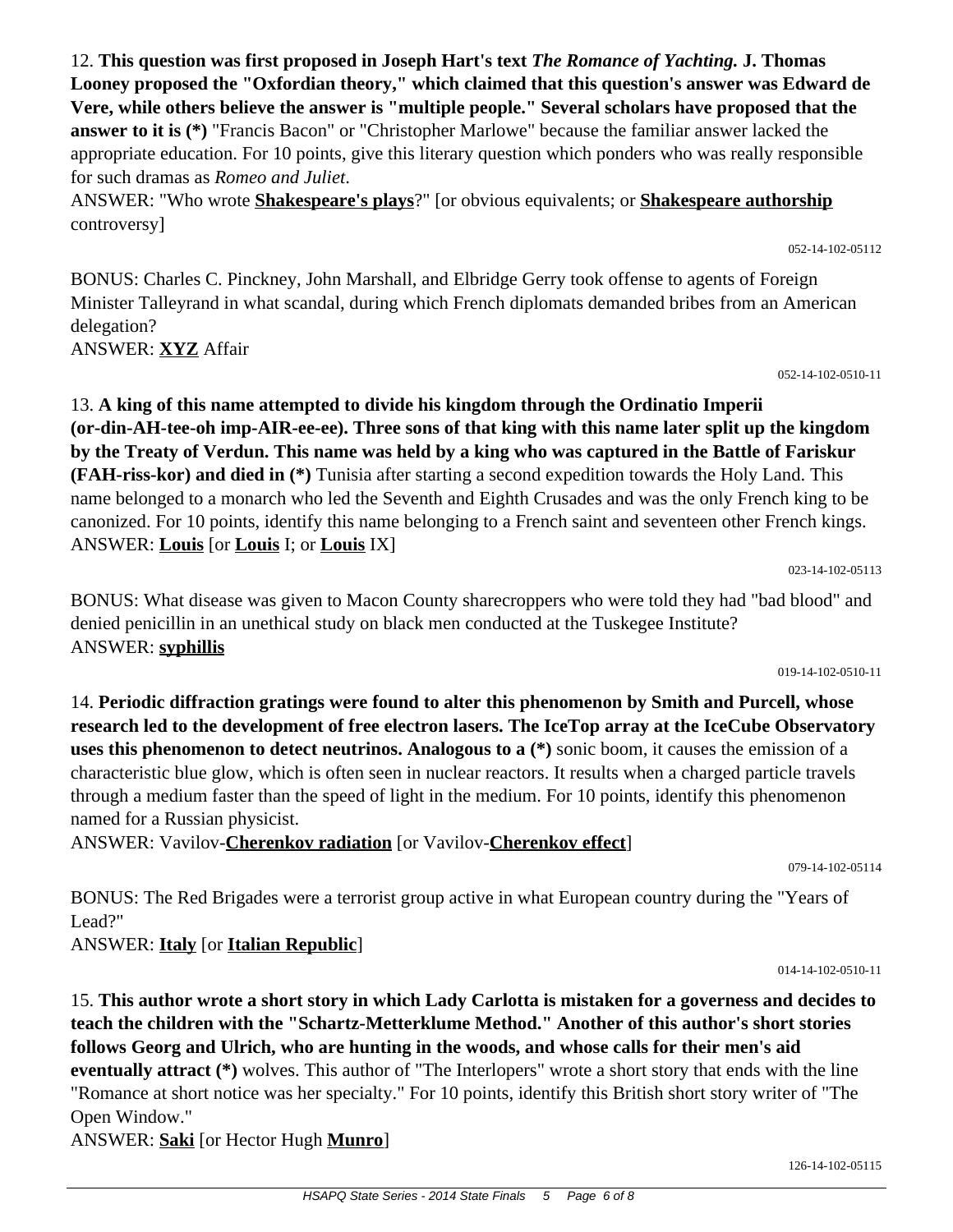BONUS: The title character of what novel is elected "Pope of Fools" for being the ugliest person in Paris? ANSWER: *The Hunchback of Notre Dame* [or *Notre-Dame de Paris*]

080-14-102-0510-11

16. **The ecliptic alignment of the anisotropy (an-ICE-uh-trop-ee) in this entity could violate the Copernican principle. This entity is linearly polarized due to Thomson scattering. The gravitational redshift of photons from this entity is described by the Sachs-Wolfe effect. Its origins lie in the recombination epoch, when photons (\*)** decoupled from matter. It has been mapped by WMAP and COBE and was discovered by Robert Wilson and Arno Penzias at Bell Labs. For 10 points, name this radiation with a temperature of 2.7 degrees Kelvin that permeates the universe and is a residual of the Big Bang.

ANSWER: **CMB**R [or **cosmic microwave background** radiation; or **relic** radiation]

127-14-102-05116

BONUS: What gender of German nouns takes the definite article "der" in the nominative? ANSWER: **masculine**